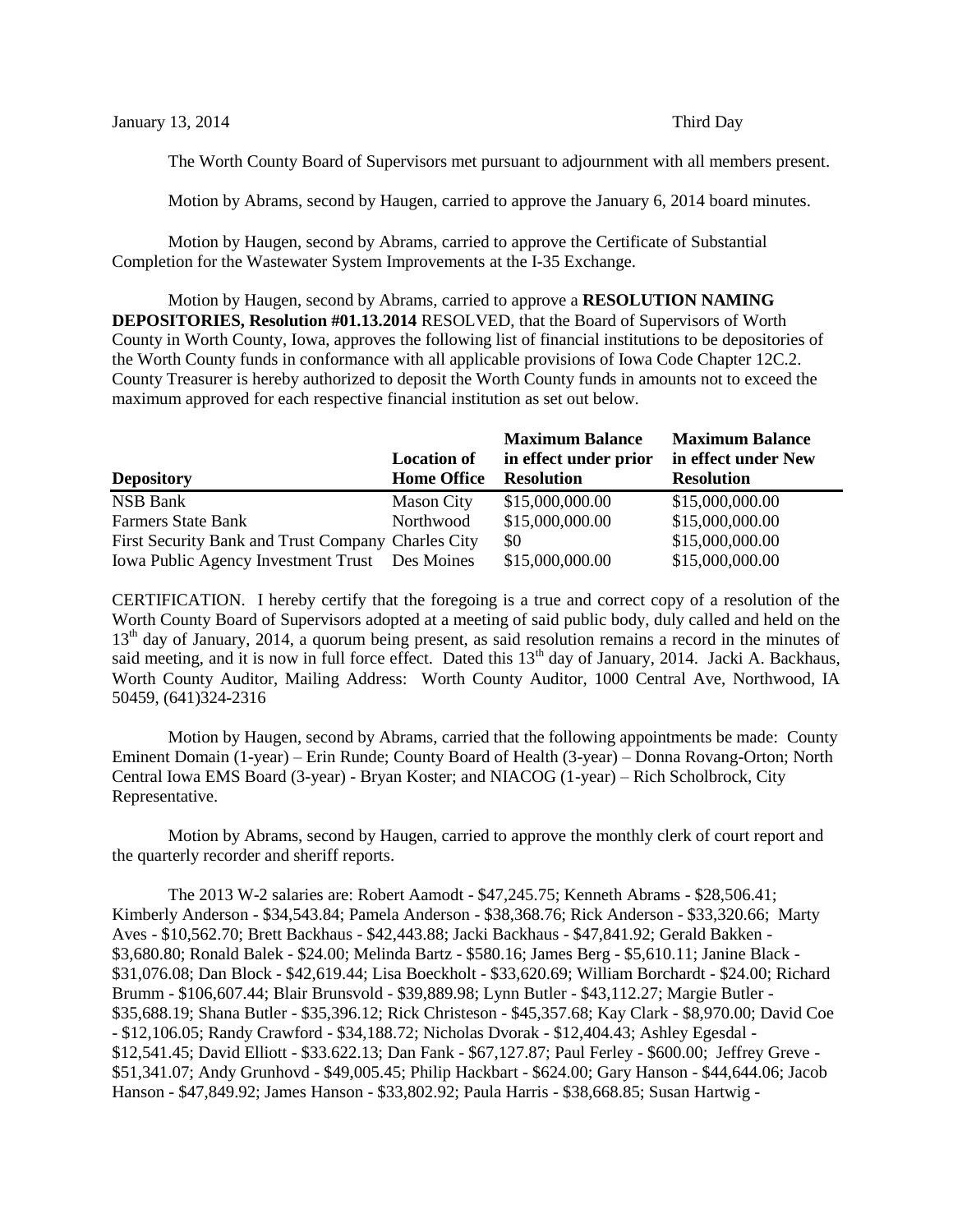\$24,390.28; David Haugen - \$29,923.49; Dale Haukoos - \$2,895.03; Debra Hendrikson - \$3,051.19; Stephanie Hengesteg - \$31,730.88; Gregory Hepperly - \$23,253.21; Debra Herweyer - \$400.00; Cory Hicken - \$2,797.41; Jolene Hickle - \$25,128.88; Shayne Hoch - \$37,901.86; Jerry Hopperstad - \$226.18; Teri Horan - \$37,101.35; Raymond Huftalin - \$31,621.59; Jacob Jackson - \$8,011.82; Carl Jaspers - \$6,339.06; Patricia Jaspers - \$33,311.35; Teresa Johnson - \$74,715.28; Amy Jorgensen - \$34,543.84; Elizabeth Kenison - \$47,891.92; Adam King - \$3,556.25; Kristine Kirsch - \$33,668.86; Noelle Kramer - \$21,056.07; Judy Kroneman - \$35,323.48; Joseph Kuennen - \$2,893.92; Tina Kuennen - \$26,791.40; Jay Langenbau - \$63,490.56; Michael Lee - \$48,397.66; Scott Lestrud - \$43,886.08; Nancy Lund - \$57,436.96; Jesse Luther - \$60,255.69; Richard Mackin - \$600.00; Dennis May - \$28,927.34; Richard Meinders Sr - \$190.63; Ruth Melby - \$7,189.61; Russell Meyer - \$52,346.28; Tori Meyer - \$3,168.80; Sandra Mireles - \$3,999.84; Robert Mogk - \$66.00; Dean Mueller - \$55,540.40; Diane Myli - \$51,868.40; Sandra Northrup - \$57,216.96; Ricky Oakland - \$44,055.39; Annamarie Oesterreich - \$4,910.00; Cory Oleson - \$34,101.98; Laurie Olsen - \$24,497.92; Teresa Olson - \$39,738.32; Chelsey Ostrander - \$33,554.21; Tammy Patterson - \$28,485.35; Dennis Paulson - \$24,611.58; Valerie Paulson - \$10,251.65; Joan Peterson - \$37,176.92; Edie Prazak - \$32,252.05; Sarah Ranney-Bruce - \$57,117.81; David Ranum - \$4,987.50; Daniel Reeder - \$52,670.44; Jessica Reyerson - \$26,658.64; James Rice - \$7,411.00; Joel Rohne - \$58,735.92; Michelle Rosa - \$32,117.58; Joshua Rosenberg - \$12,380.62; Bob Rush - \$600.00; Adam Sauer - \$15,780.00; Brett Schmidt - \$14,717.40; Mark Schoeller - \$71,641.24; Zachary Schrupp - \$19,353.59; Dale Schultz - \$24.00; Jill Schutz - \$43,402.88; Steve Shipman - \$12,638.76; Isaac Short - \$23,667.43; David Siems - \$12,894.89; John Smith - \$51,767.64; Laurie Springer - \$12,838.33; Marilyn Stayner - \$37,034.29; Brook Stein - \$50,810.79; Judy Stevens - \$7,335.10; Aaron Stone - \$3,798.92; Jim Tanner - \$22,475.54; Ashley Thompson - \$20,504.29; Michael Thompson - \$61,981.28; Emily Tufte - \$9,320.08; Mark Tuttle - \$13,149.20; Timothy Tuttle - \$41,627.42; Alan Venz - \$39,176.45; Joan Vorland - \$28,939.88; Brian Wallin - \$12,483.03; Barbara Walser - \$40,740.88; Chad Wurtzel - \$53,742.84.

The following claims were approved:

| A & I Auto Body Inc                | Service-Eng    | 656.51    |
|------------------------------------|----------------|-----------|
| AT & T                             | Service-E911   | 34.69     |
| <b>Adams Custom Sharpening</b>     | Service-Eng    | 49.50     |
| Advanced Drainage Sys Inc          | Supplies-Eng   | 89.61     |
| Agvantage Fs Inc                   | Fuel           | 263.71    |
| <b>Alliant Energy</b>              | Service-Eng    | 7,089.21  |
| <b>Austin Office Products</b>      | Supplies-Shf   | 107.49    |
| B & J Water Conditioning Inc       | Service-Gsr    | 202.00    |
| <b>Bcn</b> Telecom                 | Service-Gsr    | 287.28    |
| Beenken, Richard                   | Service-Shf    | 240.00    |
| Bell's Fire Stop Inc               | Service-Gsr    | 244.00    |
| Berge, Larry                       | Fuel-Eng       | 30,595.49 |
| <b>Black Hawk Co Sheriff</b>       | Service-Csr    | 21.06     |
| <b>Black Hills Energy Inc</b>      | Service-Eng    | 781.21    |
| <b>Bob Barker Company Inc</b>      | Supplies-Shf   | 420.13    |
| <b>Businessware Solutions Inc</b>  | Service-Dap    | 22.78     |
| Butler, Margie                     | Supplies-Shf   | 5.19      |
| C J Cooper & Associates Inc        | Service-Eng    | 64.00     |
| <b>Card Center</b>                 | Exp-Dap-It/Gis | 4,185.49  |
| Carquest Auto Parts Inc            | Parts-Eng      | 3,780.10  |
| <b>Cdw Government Inc</b>          | Equip-Dap      | 1,166.35  |
| <b>Cemstone Concrete Materials</b> | Supplies-Eng   | 307.41    |
| Central Ia Detention               | Service-Juj    | 2,062.00  |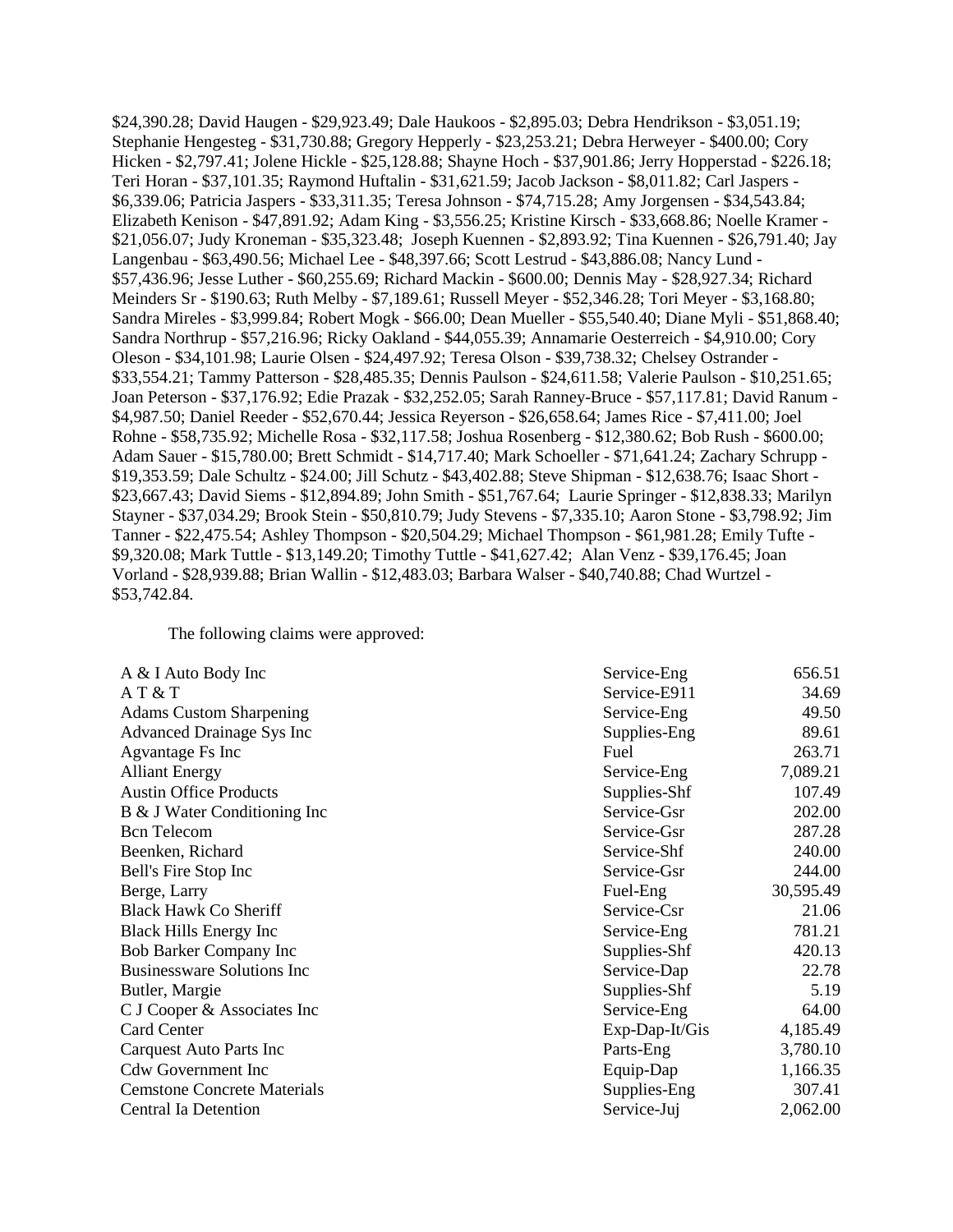| Centurylink                      | Service-Gsr   | 917.02    |
|----------------------------------|---------------|-----------|
| Cerro Gordo Co Sheriff           | Service-Csr   | 51.00     |
| <b>Chickasaw County Sheriff</b>  | Service-Csr   | 15.82     |
| <b>Cintas Corporation</b>        | Supplies-Eng  | 67.21     |
| City Of Fertile                  | Rutf-Eng      | 2,748.93  |
| City Of Grafton                  | Rutf-Eng      | 1,544.55  |
| City Of Hanlontown               | Rutf-Eng      | 627.90    |
| City Of Joice                    | Rutf-Eng      | 1,553.98  |
| City Of Kensett                  | Rutf-Eng      | 782.70    |
| <b>City Of Manly</b>             | Service-Eng   | 39.32     |
| City Of Northwood                | Service-Eng   | 171.47    |
| <b>Civil Process Servers</b>     | Service-Csr   | 30.00     |
| Cnh Capital                      | Service-Eng   | 892.91    |
| Cost Advisory Services Inc       | Service-Ndp   | 2,875.00  |
| Dave Syverson Inc                | Parts-Eng     | 688.50    |
| Diamond Mowers Inc               | Parts-Eng     | 1,428.01  |
| <b>Elderbridge Agency</b>        | Appro-Org     | 2,533.00  |
| <b>Electronic Engineering</b>    | Service-Shf   | 5,566.48  |
| Esri                             | Service-Dap   | 6,850.00  |
| Falkstone Llc                    | Rock-Eng      | 2,462.49  |
| <b>Fallgatter's Market</b>       | Supplies-Con  | 928.83    |
| Fertile Public Library           | Appro-Org     | 7,650.00  |
| Floyd County Sheriff             | Service-Csr   | 37.00     |
| Google Inc                       | Service-Dap   | 11.00     |
| <b>Grafton Public Library</b>    | Appro-Org     | 7,650.00  |
| Hackbart, Philip E.              | Mileage-Vaf   | 12.60     |
| <b>Heartland Power Coop</b>      | Service-Wwt   | 4,953.29  |
| Heiken, David                    | Parts-Eng     | 6.18      |
| Henry M. Adkins & Son Inc.       | Agreement-Dap | 7,035.00  |
| Hogan-Hansen Cpa's               | Service-Ndp   | 5,875.00  |
| Huber Supply Co Inc              | Service-Eng   | 181.98    |
| I35/105 Welcome Center Inc.      | H/M Tax-Ndp   | 13,880.39 |
| Ia Emergency Management Assoc    | Dues-Ema      | 75.00     |
| Ia Northern Railway Co           | Project-Ndp   | 36,100.19 |
| Ia Prison Industries             | Supplies-Eng  | 1,053.65  |
| Ia State Assn Of Assessors       | Dues-Asr      | 350.00    |
| Imwca                            | Wk Comp-Ins   | 9,104.00  |
| <b>Injectech Diesel Service</b>  | Parts-Eng     | 67.95     |
| Isac                             | Edu-Trs       | 195.00    |
| Isu Extension Dist Ctr           | Supplies-Aud  | 313.07    |
|                                  |               | 123.00    |
| J & J Machining Welding & Fabr   | Supplies-Eng  |           |
| Joice Public Library             | Appro-Org     | 7,650.00  |
| Kaman Industrial Technologies    | Parts-Eng     | 329.66    |
| Kensett Public Library           | Appro-Org     | 7,650.00  |
| Kinney Memorial Library          | Appro-Org     | 7,650.00  |
| Knudtson, Kirby                  | Service-Shf   | 69.39     |
| Kossuth County Sheriff           | Service-Csr   | 17.00     |
| Kuennen, Joseph                  | Service-Gsr   | 237.60    |
| <b>Larry Elwood Construction</b> | Parts-Eng     | 76.83     |
| Larsen Plumbing & Heating Inc    | Service-Eng   | 4,485.00  |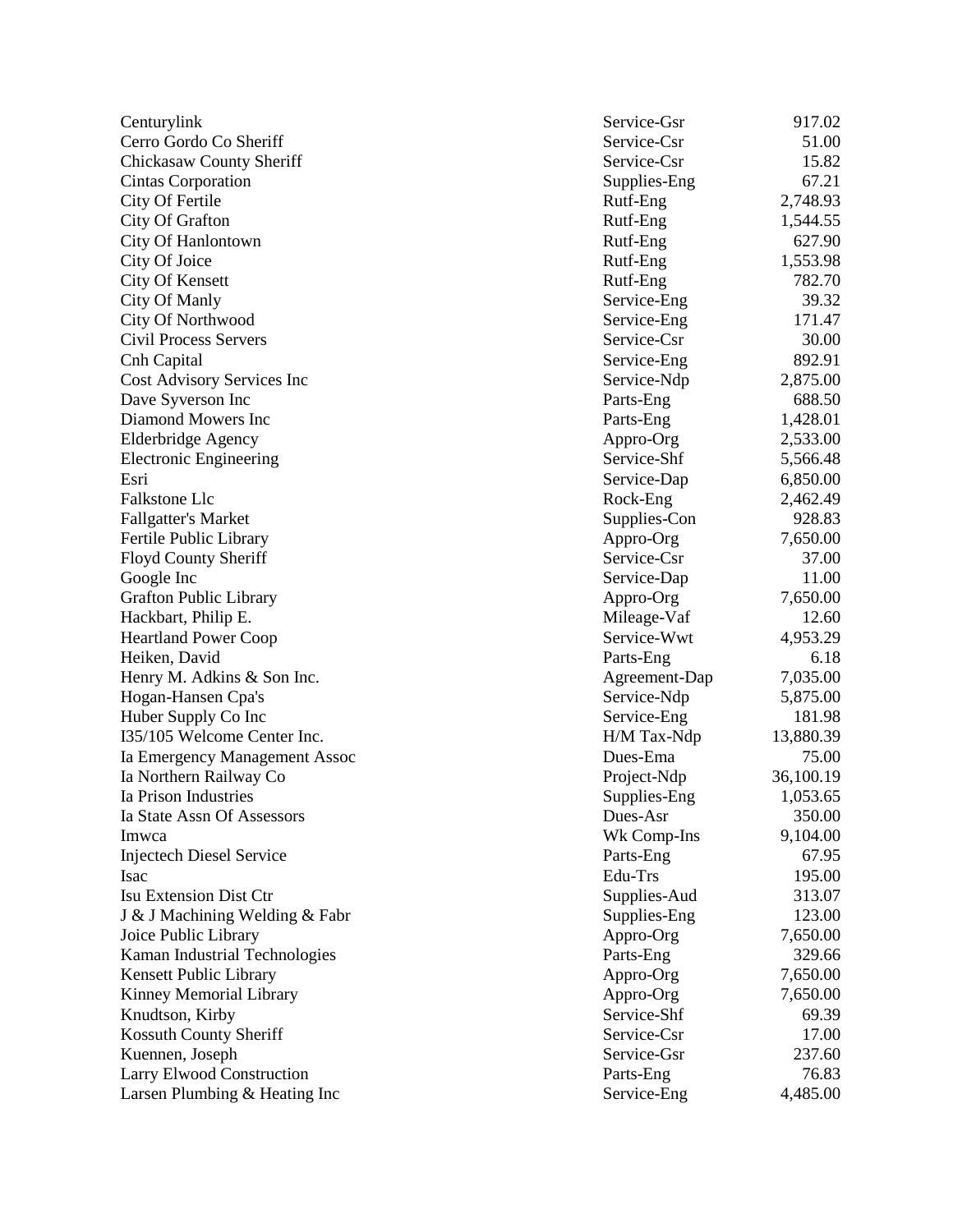| <b>Larson Contracting Central</b>  | Service-Eng  | 11,054.34 |
|------------------------------------|--------------|-----------|
| Luedtke, Daniel                    | Rent-Soc     | 300.00    |
| Mail Services Llc                  | Service-Trs  | 251.97    |
| Manly Junction Signal              | Service-Shf  | 50.00     |
| Manly Public Library               | Appro-Org    | 7,650.00  |
| Marshall & Swift Inc               | Service-Eng  | 343.69    |
| Martin Bros Dist Co Inc            | Service-Gsr  | 540.15    |
| Mc Clure Engineering Co            | Project-Ndp  | 10,505.20 |
| Mediacom                           | Service-Gsr  | 484.23    |
| <b>Medical Arts Press</b>          | Supplies-Phd | 12.99     |
| Mercy Medical Center-North Ia      | Service-Mex  | 834.81    |
| Mid-States Organized Crime Inf     | Fees-Shf     | 150.00    |
| <b>Midwest Technology Services</b> | Equip-Dap    | 2,486.23  |
| Mike's C & O Tire                  | Service-Shf  | 421.52    |
| Mireles, Sandra                    | Mileage-Mha  | 385.35    |
| Napa Auto Parts                    | Supplies-Eng | 56.94     |
| No Ia Juvenile Detention           | Service-Juj  | 3,875.00  |
| North Country Equipment Llc        | Supplies-Eng | 639.07    |
| Northern Iowa Therapy Pc           | Service-Phd  | 70.00     |
| Northwood Anchor Inc               | Service-Shf  | 72.00     |
| Northwood Lumber                   | Supplies-Eng | 41.89     |
| Northwood Meals On Wheels          | Appro-Org    | 750.00    |
| Northwood Public Library           | Appro-Org    | 7,650.00  |
| Northwood Sanitation Llc           | Service-Gsr  | 181.50    |
| Northwood Senior Center Inc        | Appro-Org    | 750.00    |
| Northwood True Value               | Supplies-Sdp | 1,156.29  |
| Northwoods State Bank              | Service-Trs  | 266.40    |
| <b>Olson Trading Post Inc</b>      | Supplies-Eng | 303.59    |
| <b>Omnitel Communications</b>      | Service-E911 | 18.00     |
| <b>Osage Municipal Utilities</b>   | Service-Ema  | 41.25     |
| Overhead Door Co Of Mason City     | Service-Eng  | 166.80    |
| Pathology Assoc Of Mason City      | Service-Mex  | 1,750.00  |
| Peterson Excavating & Drainage     | Service-Eng  | 2,952.00  |
| Pollard                            | Service-Shf  | 80.00     |
| Printing Services Inc              | Supplies-Sdp | 113.86    |
| Pritchard's Of Northwood Inc       | Service-Asr  | 355.43    |
| <b>Ram Systems</b>                 | Service-Phd  | 670.00    |
| <b>Rc</b> Systems                  | Supplies-Ema | 160.21    |
| Reeder, Daniel L                   | Fuel-Asr     | 33.62     |
| Reindl Repair                      | Service-Con  | 629.24    |
| Reinhart Food Service Llc          | Supplies-Shf | 249.99    |
| Reliance Telephone Inc             | Service-Shf  | 1,200.00  |
| <b>Rsvp</b>                        | Appro-Org    | 2,250.00  |
| Schickel, Candila                  | Service-Chm  | 36.00     |
| Schmidt, Brett                     | Supplies-Vaf | 71.67     |
| Schoeller, Mark                    | Mileage-Csr  | 498.75    |
| Singelstad's Hardware              | Supplies-Eng | 81.43     |
| Stanard & Associates Inc           | Service-Shf  | 15.00     |
| <b>Staples Credit Plan</b>         | Supplies-Csr | 345.09    |
| Stayner, Marilyn                   | Postage-E911 | 5.60      |